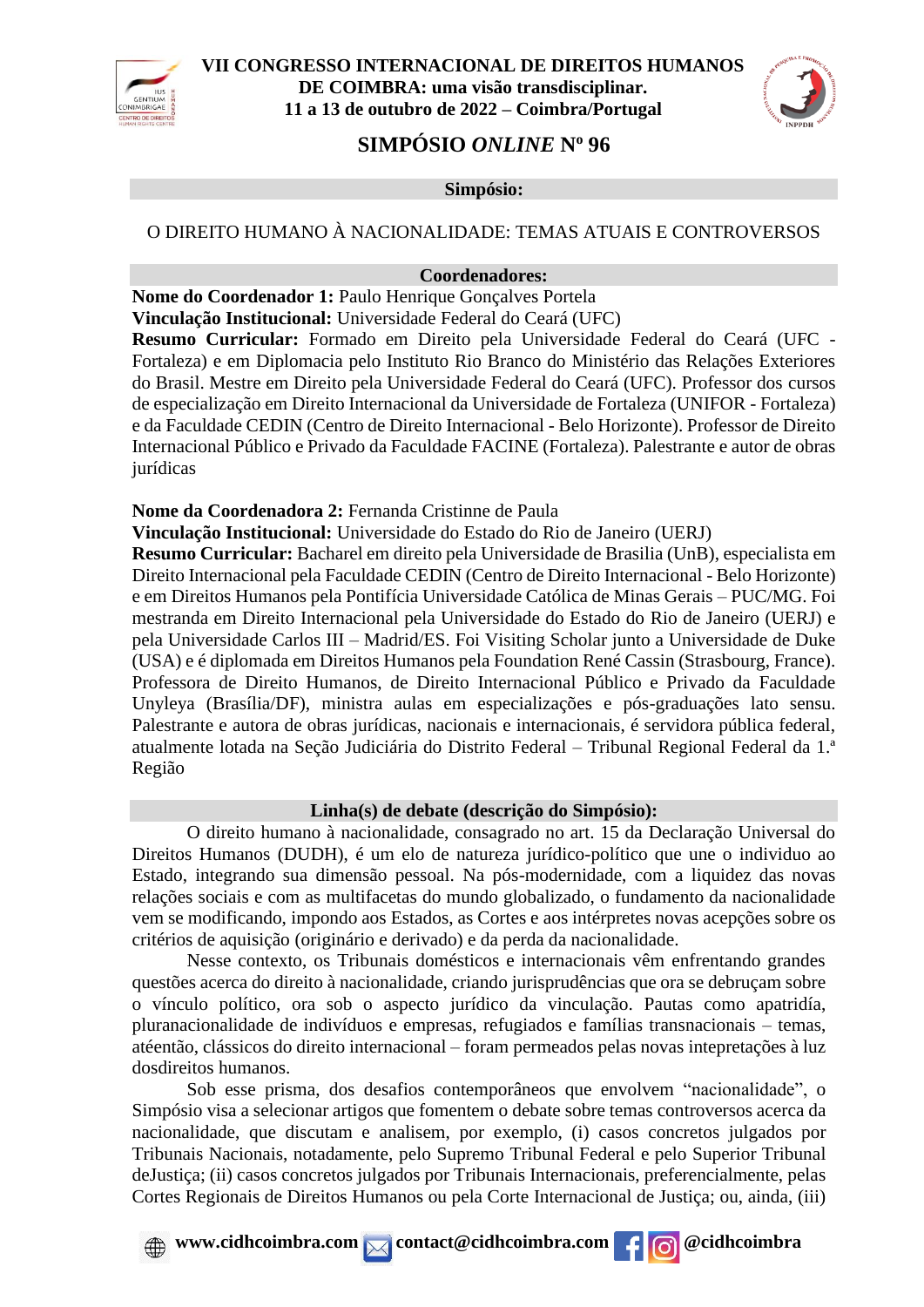



possibilidades de novas construções epistemológicas que envolvam o direito à nacionalidade em face dos direitos humanos.

Se dará predileção por temas relacionados ao conflito de nacionalidade, tais como apatridía, maternidade por substituição, Convenção de Haia de 1980, empresas plurinacionais, dentre outros.

> **Idioma dos resumos que serão aceitos para apresentação: Português (X) Inglês (X)**



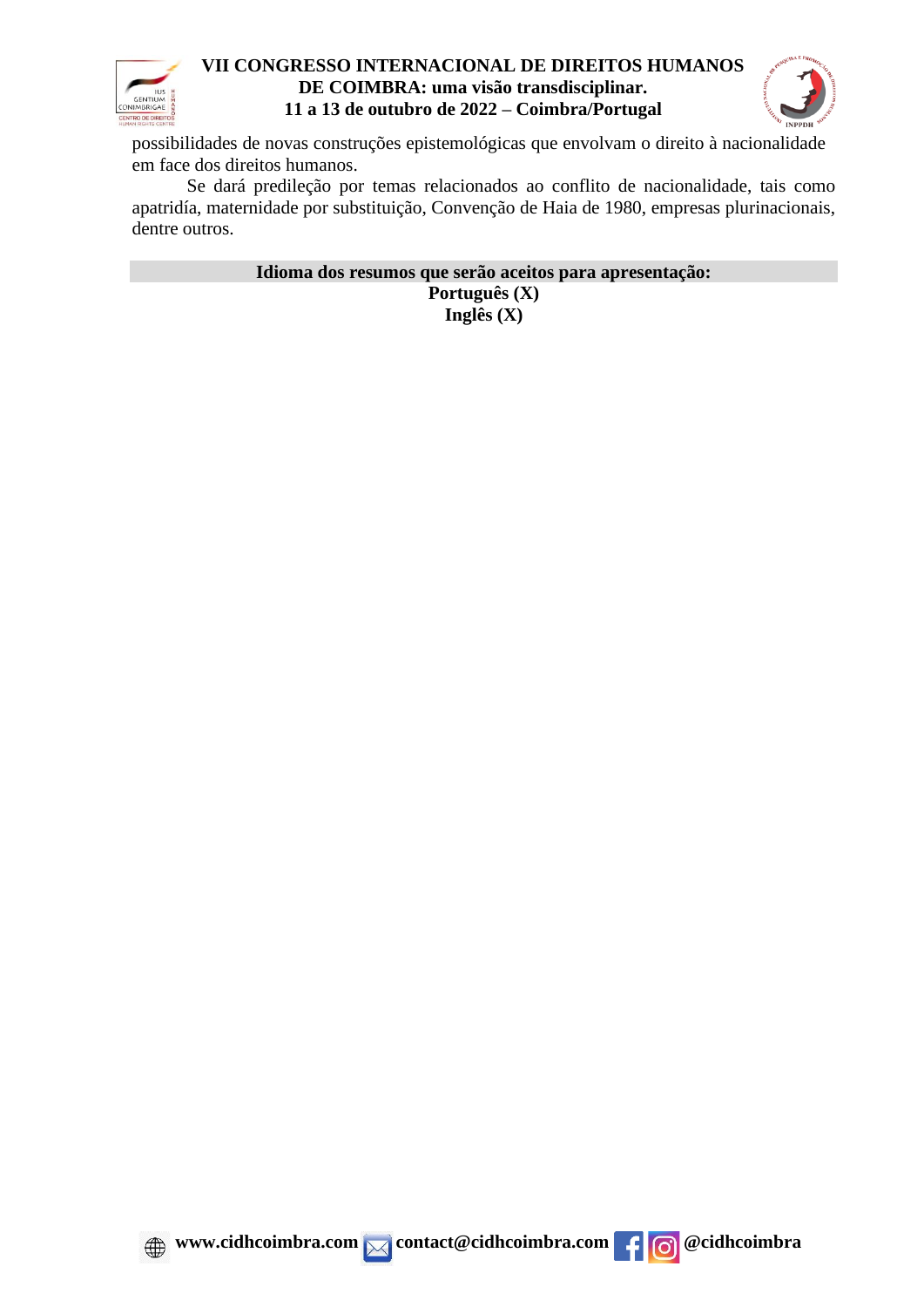



# **ONLINE SYMPOSIUM N<sup>o</sup> 96**

**Symposium:**

## THE RIGHT TO A NACIONALITY: CONTROVERSIAL TOPICS, CONTEMPORARY CHALLENGES AND ISSUES

#### **Coordinators:**

**Name of Coordinator 1:** Paulo Henrique Gonçalves Portela

**Institution:** The Federal University of Ceara (UFC)

**Curricular Summary:** Paulo Henrique Gonçalves Portela holds a degree in Law from Ceará State Federal University (UFC - Fortaleza) and in Diplomacy from the Rio Branco Institute of the Ministry of Foreign Affairs of Brazil. Holds also a Master´s degree in Law from Ceará State Federal University (UFC). Professor of courses in International Law at the Fortaleza University (UNIFOR - Fortaleza) and at CEDIN College (International Law Centre - Belo Horizonte). Professor of Public and Private International Law at FACINE College (Fortaleza). Speaker and author of legal works

**Name of Coordinator 2:** Fernanda Cristinne de Paula

**Institution:** The State University of Rio de Janeiro (UERJ)

**Curricular Summary:** Fernanda Cristinne De Paula holds a degree in Law from The University of Brasília (UnB), a LLM in International Law from CEDIN (International Law Center - Belo Horizonte/MG) and a LLM in Human Rights from the Pontifical Catholic University of Minas Gerais – PUC/MG. She was a Master Candidate at the International Law Department – The State University of Rio de Janeiro (UERJ) e and also at The University Carlos III – Madrid/Spain. Was a Visiting Scholar at Duke University (USA) and holds a degree in Human Rights granted by Foundation René Cassin (Strasbourg, France). Professor of Human Rights, Public and Private International Law in Brasilia/Brazil. Speaker and author of legal works

### **Line(s) of discussion (symposium description):**

The right to a nationality, established by the  $15<sup>th</sup>$  article of the Universal Declaration ofHuman Rights (UDHR), is a legal-political link responsible for unites the individual to the State, integrating its personal dimension. In the post-modernity era, tagged by the "liquid" society andthe multifaceted world, the nationality concepted has been changing, imposing to the States, Courts and legal workers new perspectives around the acquisition and loss of the nationality asa human right.

In this context, domestic and international Courts have been facing major issues about the right to a nationality, creating jurisprudence that in some cases focus on the political bond, and in other times under the legal aspect of it. Contemporary subjects such as statelessness, plural-nationality of individual and companies, refugees, and transnational families – themes, until then, classic surrounded by the international law – were permeated by new interpretation based on human rights.

Thereby, from the contemporary challenges that involve 'nationality', the Symposium aims to select papers, articles and essays that foster the debate on controversial topics, which discuss and analyze, for example, (i) cases judged by National Courts, notably, by the Brazilian Supreme Court and the Federal Court of Justice; (ii) cases judged by International Courts, preferably by the Regional Courts of Human Rights or the International Court of Justice; or, still, (iii) possibilities of new epistemological constructions that involve the right to nationality as fundamental right.

*www.cidhcoimbra.com* **contact@cidhcoimbra.com**  $\left| \right|$  **<b>c** @cidhcoimbra